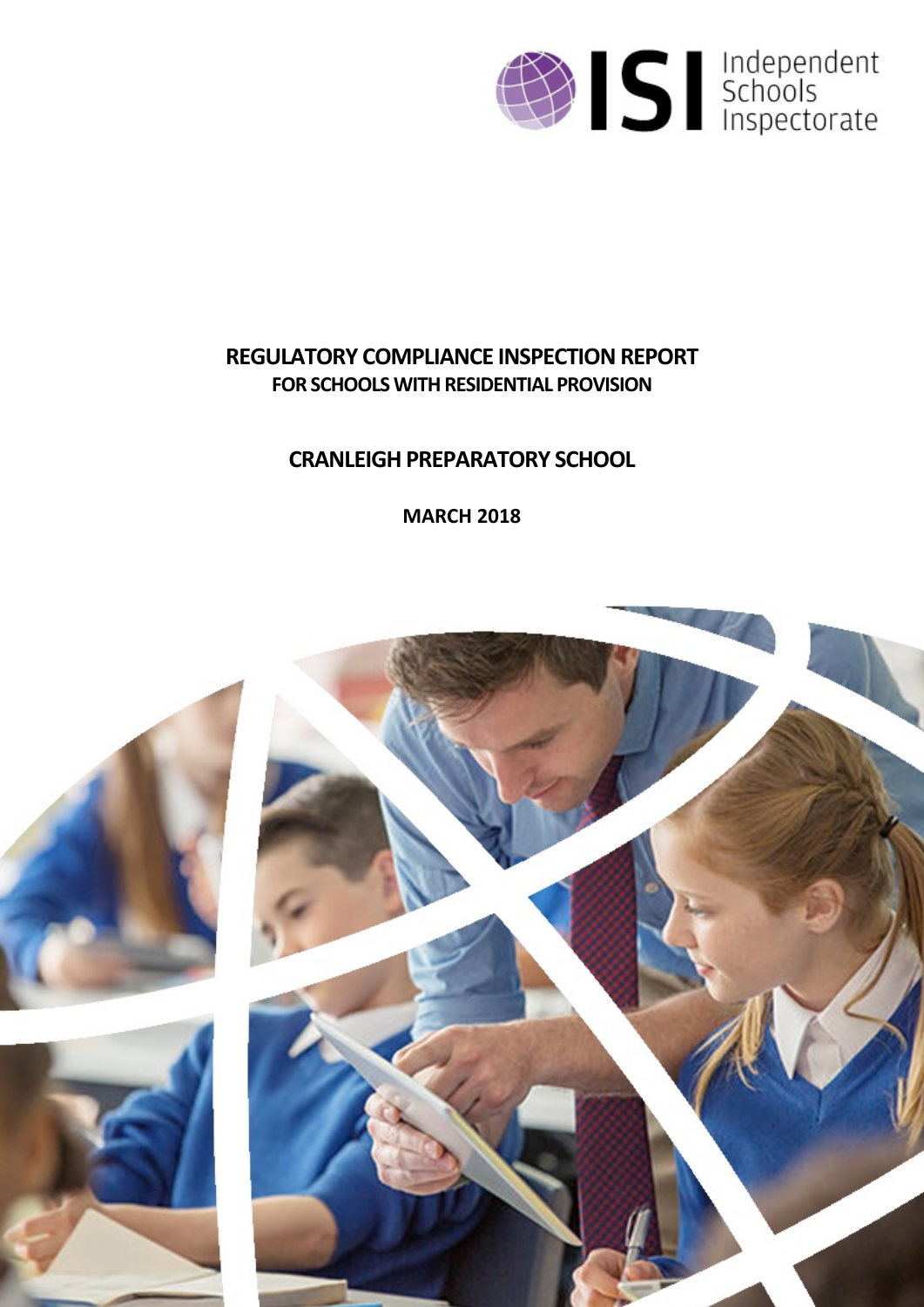**Contents** 2

## **CONTENTS**

|    | <b>SCHOOL'S DETAILS</b>                                              | 3 |
|----|----------------------------------------------------------------------|---|
| 1. | <b>BACKGROUND INFORMATION</b>                                        | 4 |
|    | <b>About the school</b>                                              | 4 |
|    | What the school seeks to do                                          | 4 |
|    | About the pupils                                                     | 4 |
| 2. | <b>REGULATORY COMPLIANCE INSPECTION</b>                              | 5 |
|    | Preface                                                              | 5 |
|    | <b>Key findings</b>                                                  | 6 |
|    | PART 1 - Quality of education provided                               | 6 |
|    | PART 2 - Spiritual, moral, social and cultural development of pupils | 6 |
|    | PART 3 – Welfare, health and safety of pupils                        | 6 |
|    | PART 4 – Suitability of staff, supply staff, and proprietors         | 6 |
|    | PART 5 – Premises of and accommodation at schools                    | 7 |
|    | <b>PART 6 - Provision of information</b>                             | 7 |
|    | PART 7 - Manner in which complaints are handled                      | 7 |
|    | PART 8 - Quality of leadership in and management of schools          | 7 |
| 3. | <b>INSPECTION EVIDENCE</b>                                           | 8 |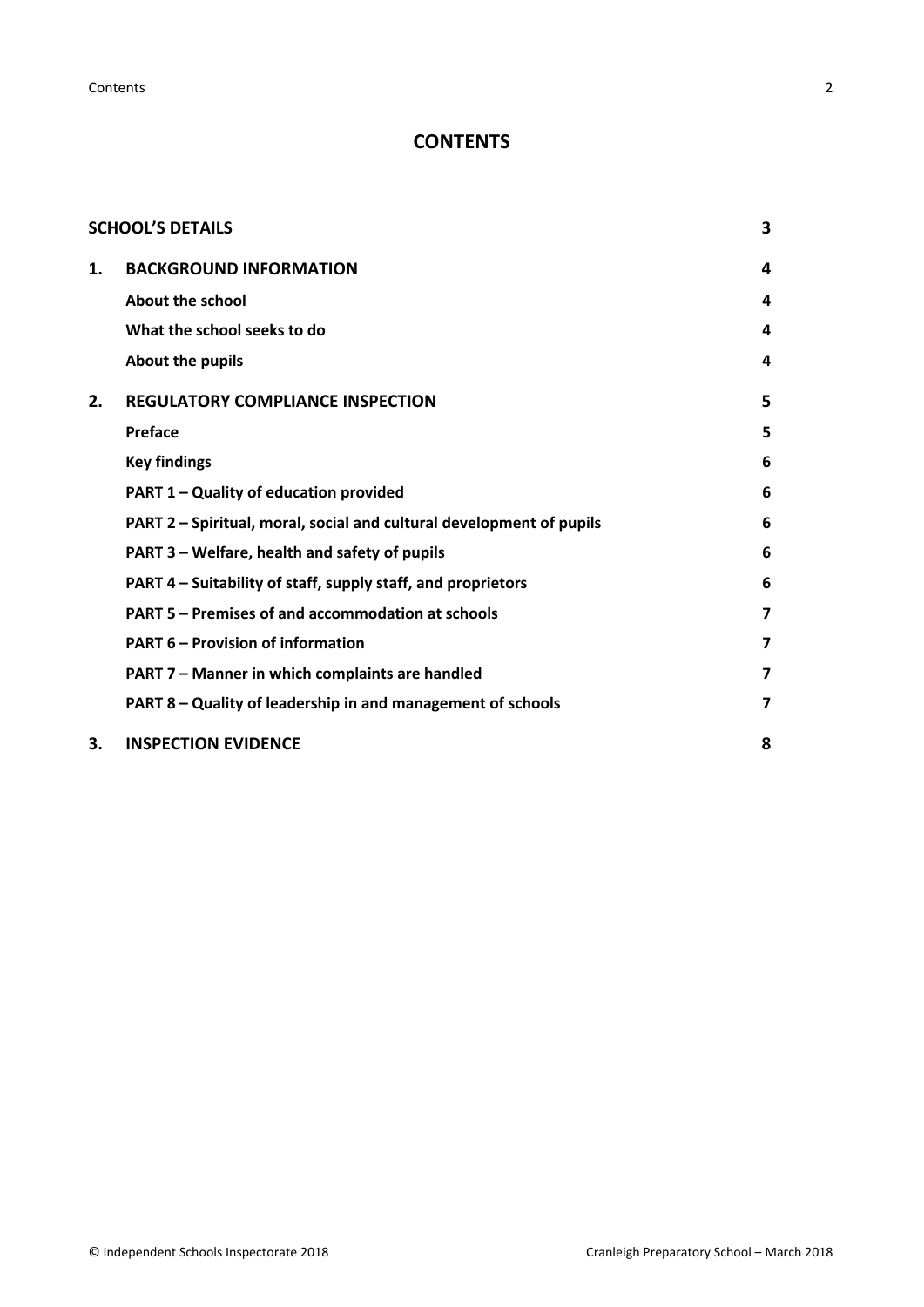## <span id="page-2-0"></span>**SCHOOL'S DETAILS**

| <b>School</b>                                | <b>Cranleigh Preparatory School</b>                                                     |     |                      |     |
|----------------------------------------------|-----------------------------------------------------------------------------------------|-----|----------------------|-----|
| <b>DfE</b> number                            | 936/6017                                                                                |     |                      |     |
| <b>Registered charity number</b>             | 1078056                                                                                 |     |                      |     |
| <b>Address</b>                               | <b>Cranleigh Preparatory School</b><br>Horseshoe Lane<br>Cranleigh<br>Surrey<br>GU6 8QH |     |                      |     |
| <b>Telephone number</b><br>01483 542058      |                                                                                         |     |                      |     |
| <b>Email address</b>                         | mtw@cranprep.org                                                                        |     |                      |     |
| Headteacher                                  | Mr Michael Wilson                                                                       |     |                      |     |
| <b>Chair of governors</b>                    | Mr Adrian Lajtha                                                                        |     |                      |     |
| Age range                                    | 7 to 13                                                                                 |     |                      |     |
| Number of pupils on roll                     | 348                                                                                     |     |                      |     |
|                                              | <b>Boys</b>                                                                             | 194 | Girls                | 154 |
|                                              | Day pupils                                                                              | 296 | <b>Boarders</b>      | 52  |
|                                              | <b>Lower School</b>                                                                     | 85  | <b>Middle School</b> | 128 |
|                                              | <b>Upper School</b>                                                                     | 135 |                      |     |
| 7 to 8 March 2018<br><b>Inspection dates</b> |                                                                                         |     |                      |     |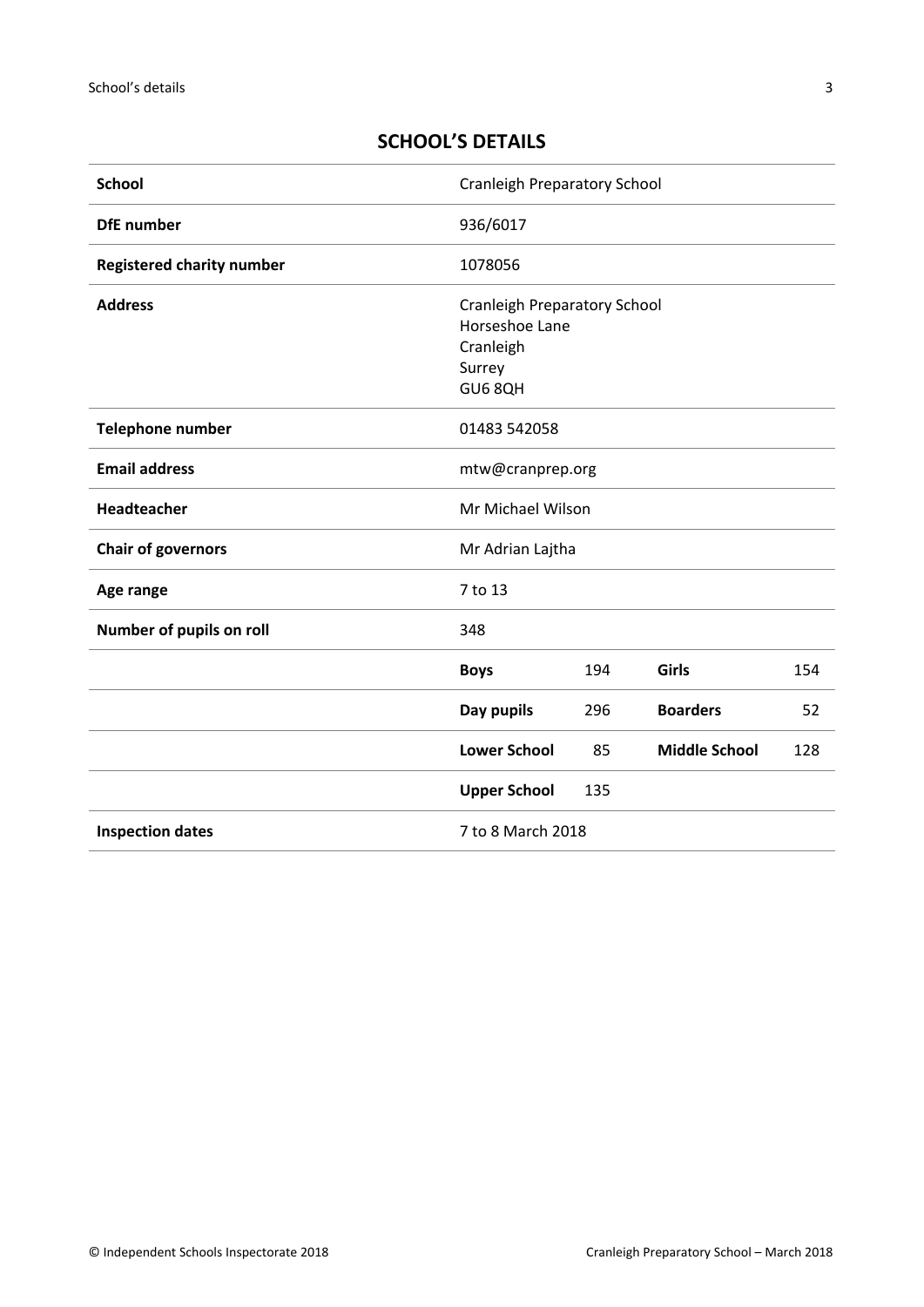## <span id="page-3-0"></span>**1. BACKGROUND INFORMATION**

#### <span id="page-3-1"></span>**About the school**

- 1.1 Cranleigh Preparatory School is a Christian co-educational day and boarding school for pupils aged 7 to 13 years. Founded in 1882, it occupies its own site adjacent to Cranleigh School, sharing many of its facilities. The schools are registered as a charitable trust and are overseen by the same governing body.
- 1.2 The school has three sections: Lower School for pupils in Years 3 and 4, Middle School for pupils in Years 5 and 6, and Upper School for pupils in Years 7 and 8. There is one boarding house for boys and one for girls.

#### <span id="page-3-2"></span>**What the school seeks to do**

1.3 The school aims to introduce pupils to a life-long love of learning, and to nurture academic curiosity and personal responsibility. It seeks to put the experience of each child at the heart of everything it does, in an environment that is lively and full of fun.

#### <span id="page-3-3"></span>**About the pupils**

1.4 Pupils come from a range of professional and business backgrounds, mostly from white British families living within a 25-mile radius of the school. Nationally standardised test data provided by the school indicate that the ability of pupils is well above average. The school has identified 69 pupils as having special educational needs and/or disabilities (SEND), which include dyslexia, dyscalculia, dyspraxia, and other conditions, all of whom receive additional specialist help. No pupil in the school has an education, health and care (EHC) plan or a statement of special educational needs. English is an additional language for two pupils, both of whom receive additional support. Data used by the school have identified 106 pupils as being the most able in the school`s population, and the curriculum is modified for them.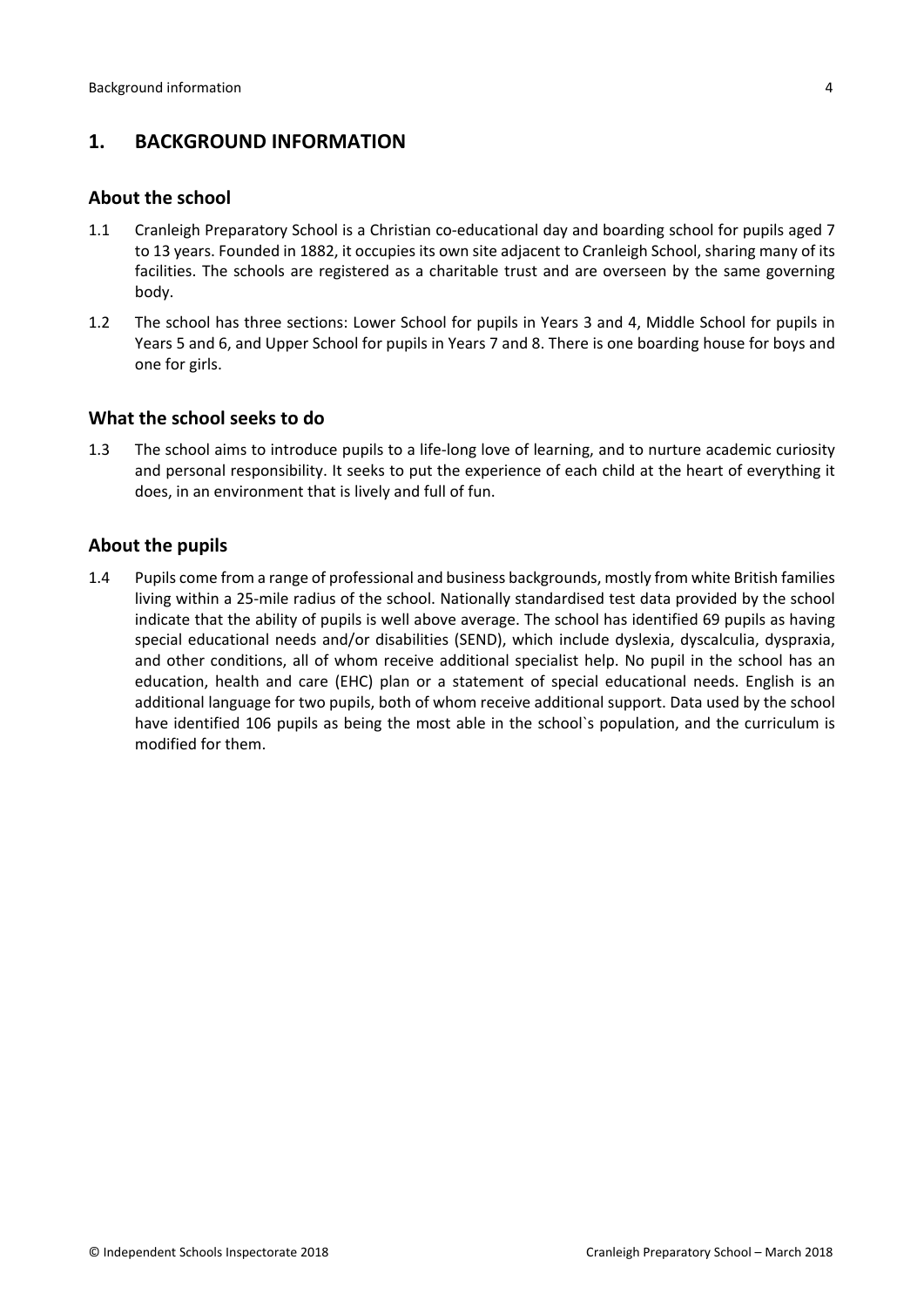## <span id="page-4-0"></span>**2. REGULATORY COMPLIANCE INSPECTION**

### <span id="page-4-1"></span>**Preface**

The registration authority for independent schools is the Department for Education (DfE), which directs inspection according to a specified frequency or at any time where the DfE has particular concerns about a school. The Independent Schools Inspectorate (ISI) is the body approved by the Secretary of State for the purpose of inspecting schools which are, or whose heads are, in membership of the associations which form the Independent Schools Council (ISC) and reporting on the extent to which they meet the Independent School Standards ('the standards') in the Schedule to the Education (Independent School Standards) Regulations 2014. Accordingly, inspection records whether the school meets each of these standards, which are arranged in eight Parts, each of which is divided into separate paragraphs. Additionally, the inspection reports on the school's accessibility plan under Schedule 10 of the Equality Act 2010 and the ban on corporal punishment under section 548 of the Education Act 1996. It comments on the progress made by the school in meeting the compliance action points set out in the school's most recent statutory inspection.

This inspection also contains specific judgements on the National Minimum Standards for Boarding Schools ('boarding NMS'). It also comments on the progress made by the school in meeting the compliance action points set out in the most recent statutory boarding inspection and it judges the extent to which the school currently meets the boarding NMS. It identifies any standards which the school does not meet and requires action to meet them. Findings are distributed across sections relating to the eight Parts of the standards.

All association independent schools will have an inspection within three yearsfrom April 2016, in accordance with the Framework and DfE requirements. The inspection may be of COMPLIANCE ONLY or a combined inspection of EDUCATIONAL QUALITY AND COMPLIANCE depending on a number of factors, including findings from their most recent inspection. Schools judged not to meet the standards, including the boarding NMS, may also be subject to a progress monitoring visit before their next routine inspection. The progress monitoring visit will judge whether the school has taken the necessary action to meet any un-met standards identified at their previous inspection.

The inspection was also carried out under the arrangements of the ISC Associations for the maintenance and improvement of the quality of their membership.

**This is a COMPLIANCE ONLY inspection and as such reports only on the school's compliance with the standards, including the boarding NMS.** The standards represent minimum requirements and judgements are given either as **met** or as **not met**. All schools are required to meet all the standards applicable to them. Where the minimum requirements are not met, this is clearly indicated in the relevant section of the report and the school is required to take the actions specified.

Inspections do not include matters that are outside of the regulatory framework described above, such as: an exhaustive health and safety audit; compliance with data protection requirements; an in-depth examination of the structural condition of the school, its services or other physical features; contractual arrangements with parents; an investigation of the financial viability of the school or its accounting procedures.

Inspectors may be aware of individual safeguarding concerns, allegations and complaints as part of the inspection process. Such matters will not usually be referred to specifically in published reports in this document but will have been considered by the team in reaching its judgements.

Links to the full regulations and requirements can be found here: The Education [\(Independent](http://www.legislation.gov.uk/uksi/2014/3283/contents/made) School Standards) [Regulations](http://www.legislation.gov.uk/uksi/2014/3283/contents/made) 2014, National Minimum [Standards](https://www.gov.uk/government/uploads/system/uploads/attachment_data/file/416186/20150319_nms_bs_standards.pdf) for Boarding Schools.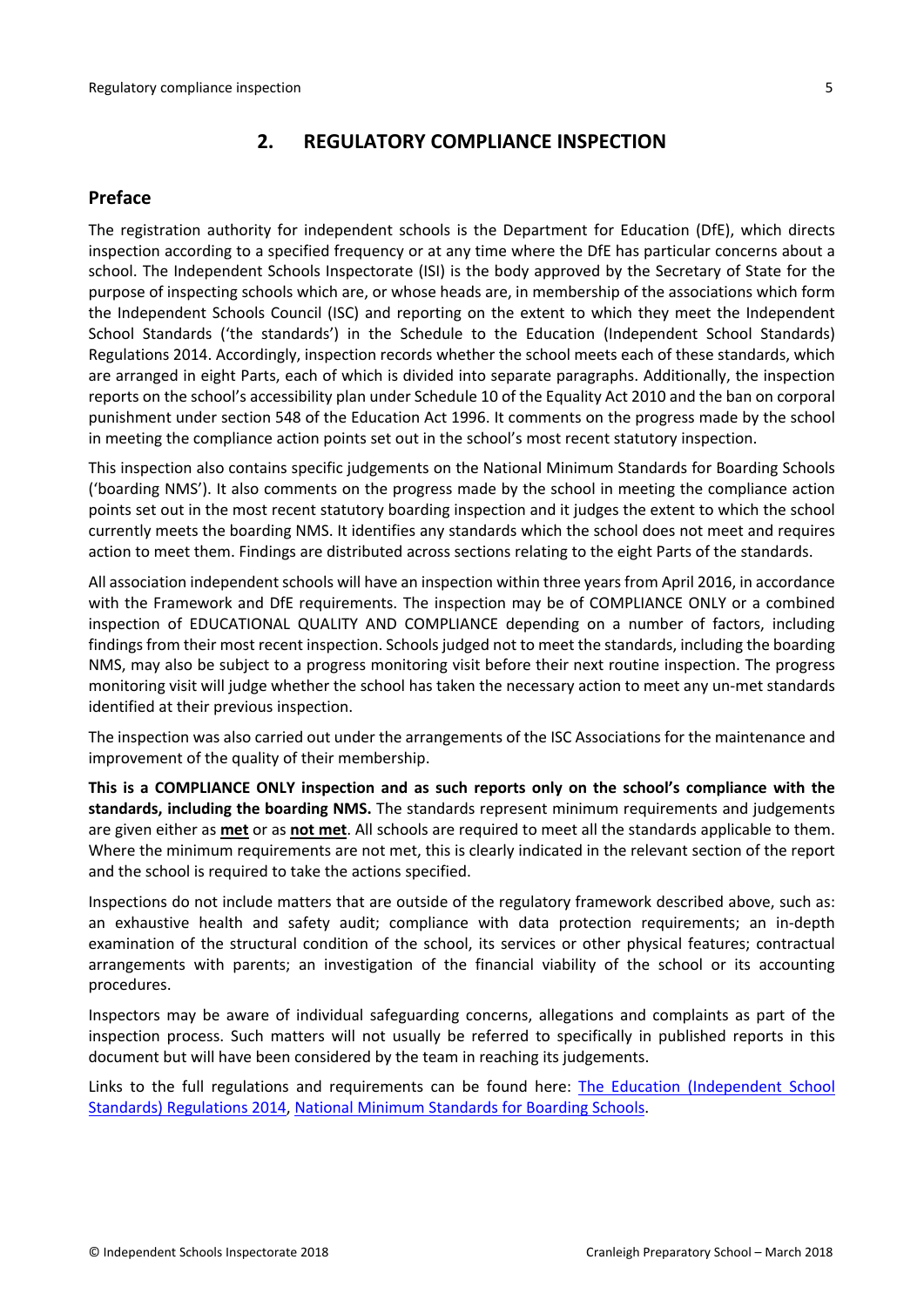#### <span id="page-5-0"></span>**Key findings**

2.1 The school meets the standards in the schedule to the Education (Independent School Standards) Regulations 2014, the National Minimum Standards for Boarding Schools 2015 and associated requirements, and no further action is required as a result of this inspection.

#### <span id="page-5-1"></span>**PART 1 – Quality of education provided**

- 2.2 The school uses its own framework to determine attainment, instead of the national framework.
- 2.3 The curriculum is documented, supported by appropriate plans and schemes of work for the pupils and covers the required breadth of material. The teaching enables pupils to make good progress, encompasses effective behaviour management and is supported by suitable resources. A suitable framework for the assessment of pupils' performance is in place.
- **2.4 The standards relating to the quality of education [paragraphs 1–4] are met.**

## <span id="page-5-2"></span>**PART 2 – Spiritual, moral, social and cultural development of pupils**

- 2.5 Principles and values are actively promoted which facilitate the personal development of pupils as responsible, tolerant, law-abiding citizens. Boarders' views are actively encouraged and their opinions and concerns are appropriately considered by staff. Any prefect system operating in the school is suitably managed.
- **2.6 The standards relating to spiritual, moral, social and cultural development [paragraph 5] and NMS 17 and 19 are met.**

## <span id="page-5-3"></span>**PART 3 – Welfare, health and safety of pupils**

- 2.7 Arrangements are made to safeguard and promote the welfare of pupils by means that pay due regard to current statutory guidance; good behaviour is promoted; bullying is prevented so far as reasonably practicable; health and safety requirements are met, including those relating to fire safety; provision is made for first aid. Pupils are properly supervised; admission and attendance registers are maintained, as required, and there is a strategic approach to risk assessment. A disability access plan is in place.
- 2.8 An appropriate induction process for pupils new to boarding is implemented, and suitable provision is made for boarders' medical and health care, their food and drink and for managing boarders' laundry and possessions. Boarders have suitable contact with friends and family and access to a programme of activities. Boarding staff are appropriately trained and deployed.
- **2.9 The standardsrelating to welfare, health and safety [paragraphs 6–16], the requirement of Schedule 10 of the Equality Act 2010, the ban on corporal punishment under section 548 of the Education Act 1996, and NMS 2–4, 6–12, 15 and 16 are met.**

## <span id="page-5-4"></span>**PART 4 – Suitability of staff, supply staff, and proprietors**

- 2.10 The school makes appropriate checks to ensure the suitability of staff, supply staff, and proprietors and a register is kept as required. Visitors to boarding accommodation are appropriately supervised and the school's arrangements for guardianship are suitably managed.
- **2.11 The standards relating to the suitability of those in contact with pupils at the school [paragraphs 17–21] and NMS 14 are met.**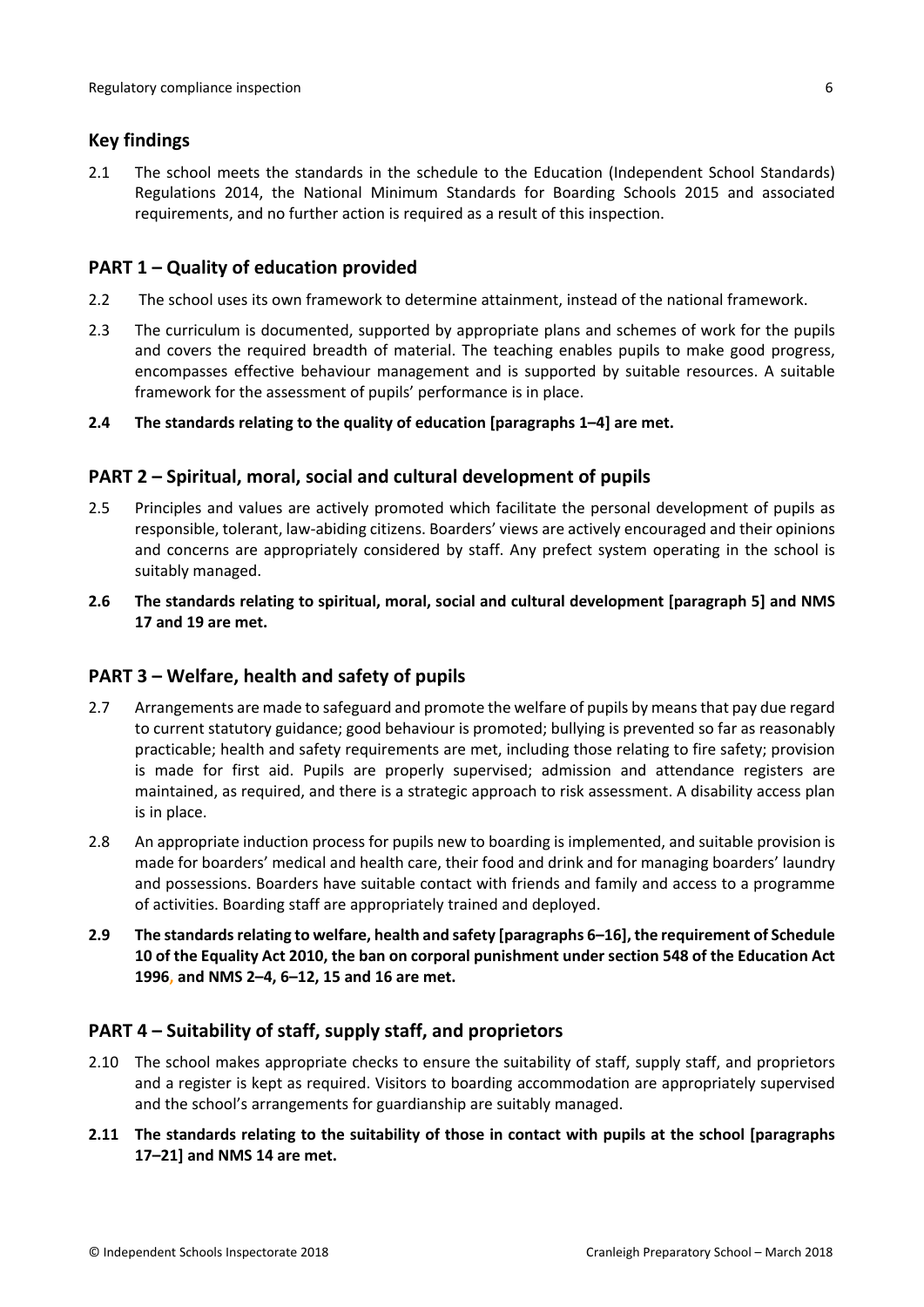#### <span id="page-6-0"></span>**PART 5 – Premises of and accommodation at schools**

2.12 Suitable toilet, changing and showering facilities for pupils and appropriate accommodation for their medical and therapy needs are provided. The premises are maintained to a standard commensurate with health and safety; acoustics and lighting are appropriate; water provision is adequate. Suitable outdoor space is provided for physical education and outdoor play. Boarding accommodation is adequate for the needs of all boarders, and safeguards and promotes their welfare.

#### **2.13 The standardsrelating to the premises and accommodation [paragraphs 22–31] and NMS 5 are met.**

#### <span id="page-6-1"></span>**PART 6 – Provision of information**

- 2.14 A range of information is variously published, provided or made available to parents, inspectors and the Department for Education. These include details about the proprietor, the ethos of the school and the curriculum, and of the school's arrangements for admission, behaviour and exclusions, bullying, health and safety, first aid, details of the complaints procedure, and the number of complaints registered under the formal procedure during the preceding school year, and the provision for those with education, health and care plans or English as an additional language. They also include particulars of the school's academic performance during the preceding school year, and its results in public examinations, inspection reports and (for parents only) a report at least annually of their own child's progress. The safeguarding policy is posted on the school's website. A suitable statement of boarding principles and practice is published by the school.
- **2.15 The standards relating to the provision of information [paragraph 32] and statement of boarding principles [NMS 1] are met.**

#### <span id="page-6-2"></span>**PART 7 – Manner in which complaints are handled**

- 2.16 Parental complaints, if any, are handled effectively through a three-stage process, (informal, formal and a hearing before a panel of three, one of whom isindependent of the school). Each stage has clear time scales, and at the third stage the panel can make findings and recommendations which are communicated to the complainant. Records are kept appropriately, including of any action taken, whether or not a complaint is successful, and identifying those relating to the boarding provision.
- **2.17 The standards relating to the handling of complaints [paragraph 33] and NMS 18 are met.**

## <span id="page-6-3"></span>**PART 8 – Quality of leadership in and management of schools**

- 2.18 The proprietor ensures that the leadership and management demonstrate good skills and knowledge, and fulfil their responsibilities effectively, so that the other standards are consistently met and they actively promote the well-being of the pupils. Appropriate leadership and management of boarding ensure that the required policies and records are maintained and effectively monitored.
- **2.19 The standards relating to leadership and management of the school [paragraph 34] and NMS 13 are met.**